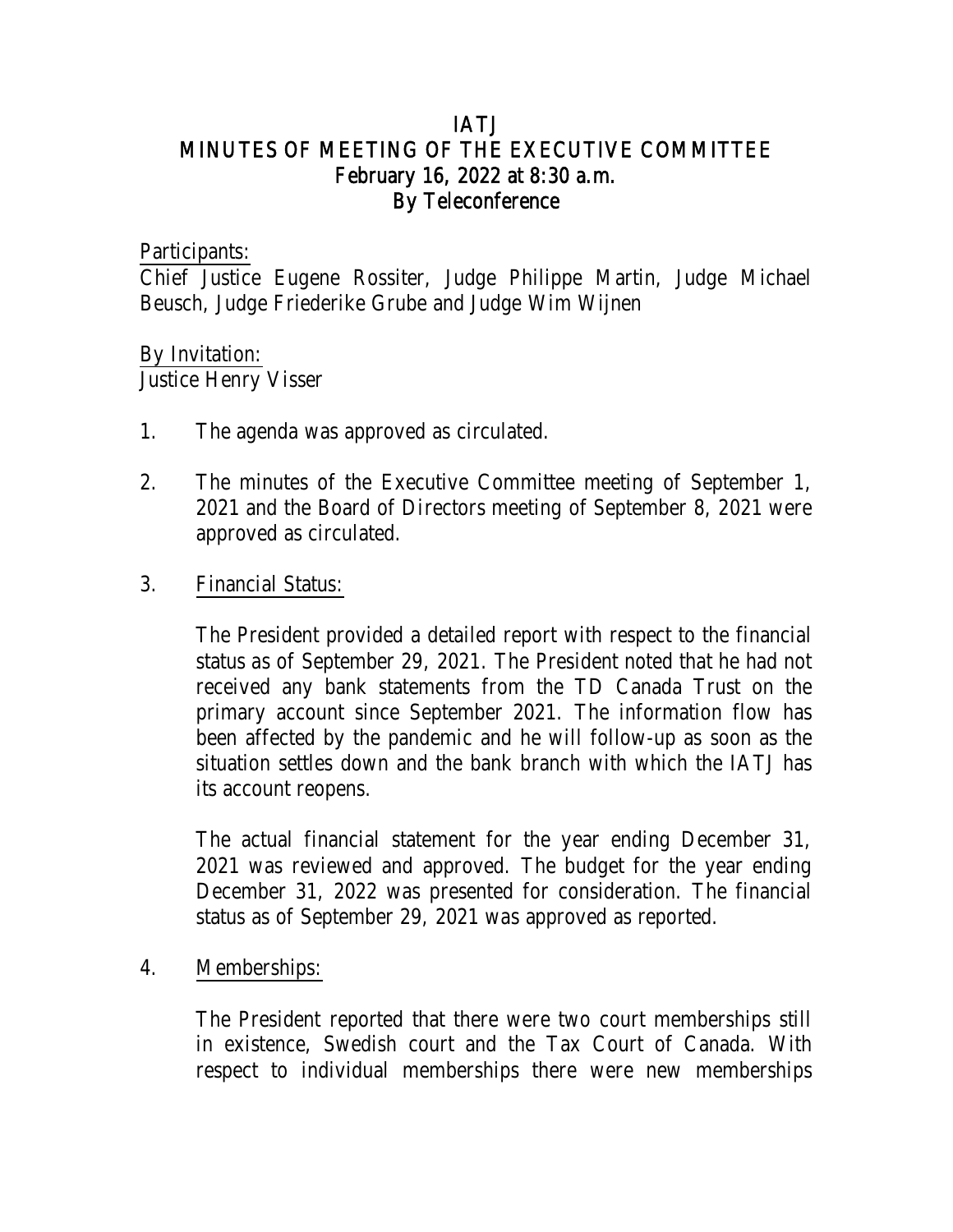received from seven South Korean judges, two South African, two India, one France, one Brazil and one U.S.

#### 5. Accounts Receivable:

There are no accounts receivable outstanding with respect to the members for 2021. There had been 73 individual members and all have been paid in full as well as 2 court memberships all of which have been paid in full.

It was agreed that if any member had 2 years outstanding membership fees and failed to make payments with respect to same then their membership would be terminated.

#### 6. Webinars:

The President noted the following:

- a) 1<sup>st</sup> September 25, 2020 Tax Courts during the COVID-19 Pandemic. A printout was obtained with respect to those in attendance which the total was 87 attendees. We had attendance from the following countries; Italy, Finland, Ireland, Indonesia, United States, Singapore, Mexico, Switzerland, Poland, United Kingdom, Norway, Hong Kong, India, The Netherlands, Hungary, Germany, Belgium, Nigeria, Brazil, Trinidad and Tobago, Korea and France
- b) 2<sup>nd</sup> January 29, 2021 Tax Courts and the Interpretation of Plurilingual Tax Treaties. There were 81 attendees. We are yet to receive a printout and a breakdown with respect to attendees by country.
- c) 3<sup>rd</sup> April 9, 2021 Tax Procedures and Landmark International Case Law in India. There were 51 attendees. We are yet to receive a printout and a breakdown with respect to attendees by country.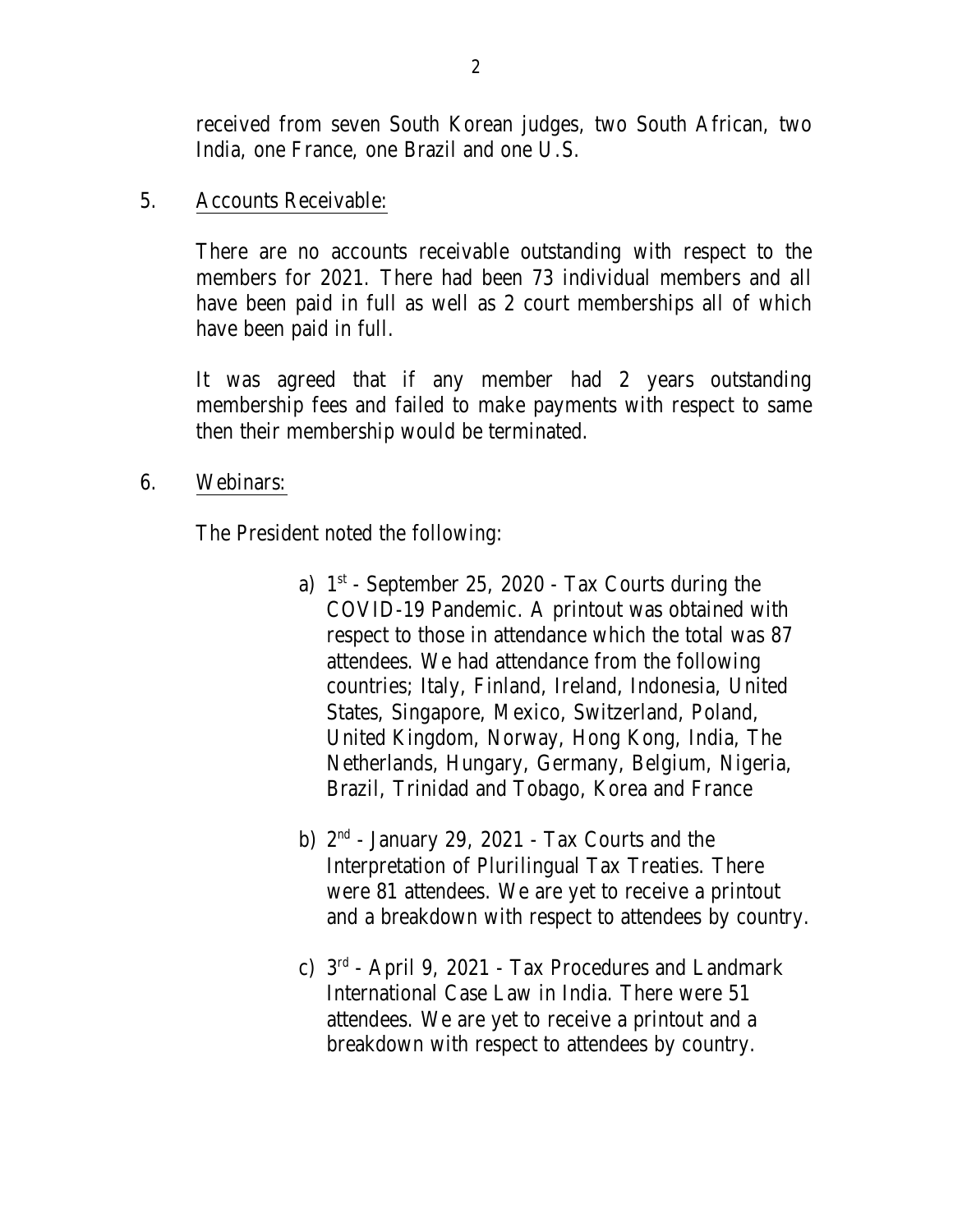The President advised that he was having some problems obtaining the printout with respect to attendees for the second and third webinars because of a change in the technological support. He will continue his efforts to obtain this information which can be analyzed on a go forward basis to be able to have an information with respect to the countries who have attended.

# 7. 11<sup>th</sup> Assembly:

There was no discussion on the  $11<sup>th</sup>$  Assembly other than to say that it appeared to be a success. The President's Report was noted.

## 8. Website:

The President advised that the website is presently up to date with a few amendments which still have to be put on the website by the IT support team including the resolutions which have the effective change in the statutes including which may have come from the  $11<sup>th</sup>$ Assembly or prior Assemblies including updates with respect to the Directors and the Executive Committee.

# 9. Webinar – April 8, 2022:

Judge Wim Wijnen advised that the program has now been completed and everything is set to be presented. The webinar will commence at 9:00 a.m. Ottawa time. It is intended to give notice to all the members on February 28, 2022 with respect to the webinar and followed up with notices weekly thereafter and daily during the week of April 4<sup>th</sup>. Judge Henry Visser will be in attendance on behalf of the President of the IATJ to ensure that the logistics are in place and on site. Judge Michael Beusch will give the opening remarks, closing remarks and also chair the session at the time.

10. 12<sup>th</sup> Assembly:

There was some concern expressed about possible effect on the attendance for the  $12<sup>th</sup>$  Assembly if the political situation in Hungary destabilizes.

11. Potential Locations: